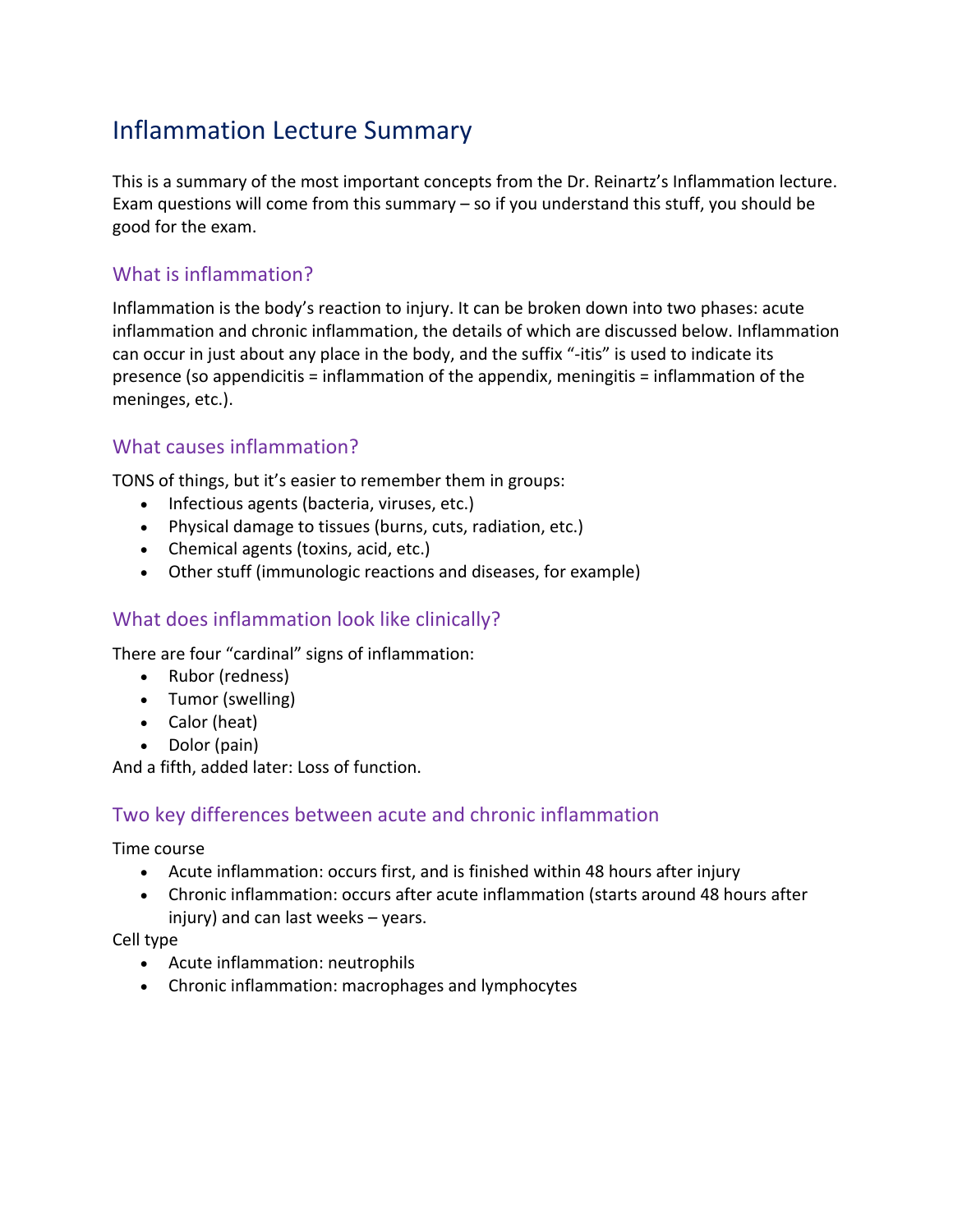## What happens in acute inflammation?

Two big things: hemodynamic changes and neutrophil exudation.

Hemodynamic changes

- Vessels constrict briefly (to stop blood loss), then they dilate
- They also become more permeable
- The dilated, leaky vessels allow fluid to escape from the bloodstream into the surrounding tissues
- As fluid leaves the bloodstream, the blood becomes sludgier and more viscous, and the circulation slows

Neutrophil exudation

- 1. Margination (neutrophils drift towards the inner vessel wall), rolling (neutrophils roll along the endothelium), and adhesion (neutrophils stick to the endothelium)
- 2. Diapedesis (neutrophils squeeze through gaps in the endothelium)
- 3. Migration (neutrophils move towards the area of interest)
- 4. Phagocytosis (recognition, engulfment, and killing of the pathogen)

## What happens after acute inflammation has run its course?

There are four potential outcomes:

- Abscess formation (an abscess is a localized collection of pus\*)
- Progression to chronic inflammation
- Resolution (tissue goes back to normal)
- Repair (tissue heals but with a scar)

\*Pus is a thick, yellow fluid that accumulates during acute inflammation. It's made up of neutrophils and cell debris.

## What happens in chronic inflammation?

- Lymphocytes and macrophages accumulate in the injured tissue
- After a while, if the chronic inflammation hangs around long enough, fibrosis can accumulate in the tissue.

## What are the most important things to know about macrophages?

- Macrophages carry out a lot of important jobs (phagocytosis, production of toxic substances, attraction of other inflammatory cells, coordination of tissue healing)
- They are derived from monocytes
- Macrophages are also called histiocytes, and in some organs, they have special names (Kupffer cells in the liver, microglia in the brain)